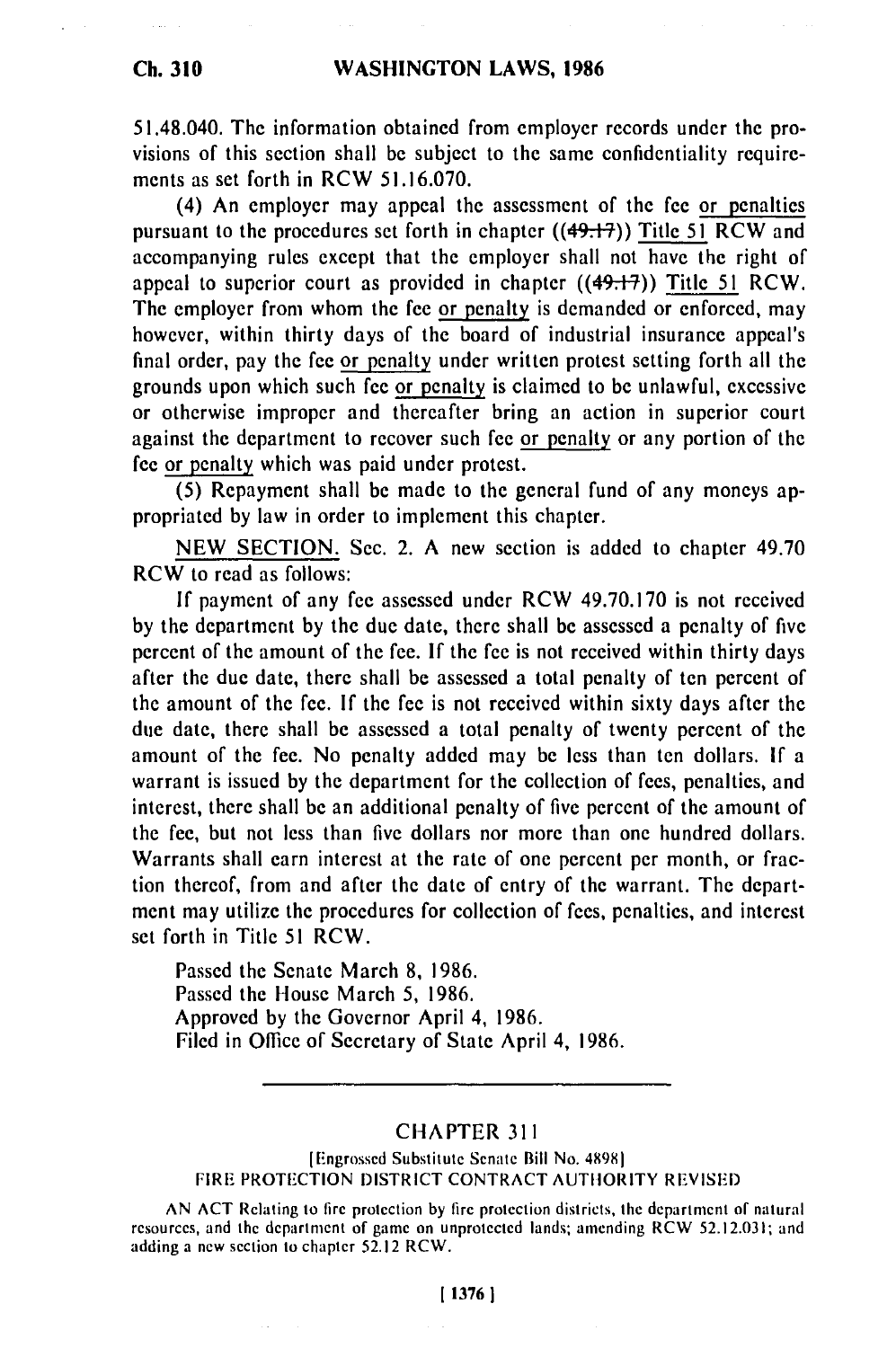Be it enacted **by** the Legislature of the State of Washington:

Sec. 1. Section 20, chapter 34, Laws of 1939 as last amended by section **1,** chapter 238, Laws of 1984 and RCW 52.12.031 are each amended to read as follows:

Any fire protection district organized under this title may:

(1) Lease, acquire, own, maintain, operate, and provide fire and emergency medical apparatus and all other necessary or proper facilities, machinery, and equipment for the prevention and suppression of fires, the providing of emergency medical services and the protection of life and property;

(2) Lease, acquire, own, maintain, and operate real property, improvements, and fixtures for housing, repairing, and maintaining the apparatus, facilities, machinery, and equipment described in subsection (I) of this section;

(3) Contract with any governmental entity or private person or entity to consolidate, provide, or cooperate for fire prevention protection, fire suppression, and emergency medical purposes. In so contracting, the district or governmental entity is deemed for all purposes to be acting within its governmental capacity. This contracting authority includes the furnishing of fire prevention, fire suppression, emergency medical services, facilities, and equipment to or by the district, governmental entity, or private person or entity;

(4) Encourage uniformity and coordination of fire protection district operations. The fire commissioners of fire protection districts may form an association to secure information of value in suppressing and preventing fires and other district purposes, to hold and attend meetings, and to promote more economical and efficient operation of the associated fire protection districts. The commissioners of fire protection districts in the association shall adopt articles of association or articles of incorporation for a nonprofit corporation, select a chairman, secretary, and other officers as they may determine, and may employ and discharge agents and employees as the officers deem convenient to carry out the purposes of the association. The expenses of the association may be paid from funds paid into the association by fire protection districts: PROVIDED, That the aggregate contributions made to the association by a district in a calendar year shall not exceed two and one-half cents per thousand dollars of assessed valuation;

(5) Enter into contracts to provide group life insurance for the benefit of the personnel of the fire districts;

(6) Perform building and property inspections that the district deems necessary to provide fire prevention services and pre-fire planning within the district and any area that the district serves by contract in accordance with RCW 19.27.110: PROVIDED, That codes used by the district for building and property inspections shall be limited to the applicable codes adopted by the state, county, city, or town that has jurisdiction over the area in which